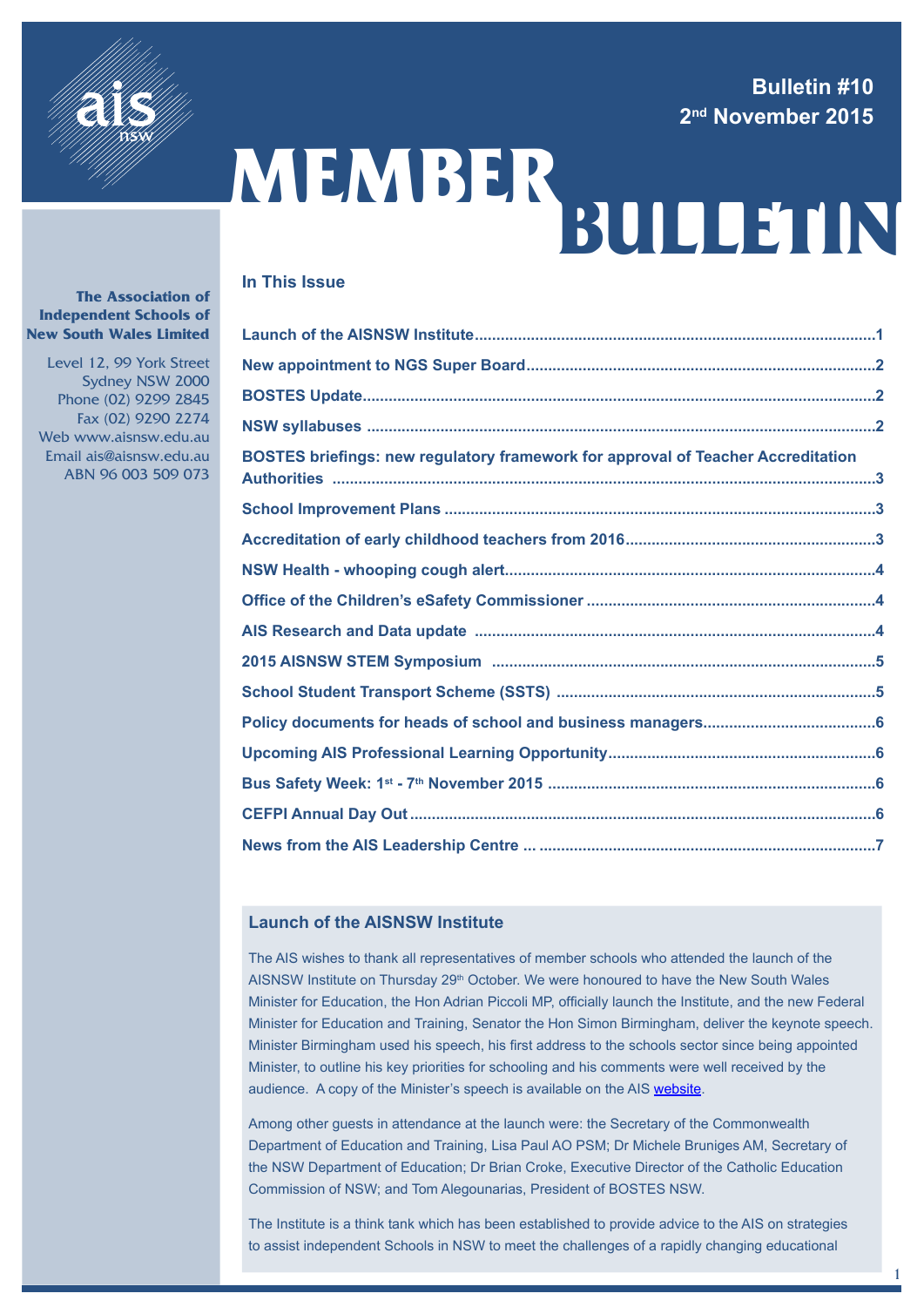# **AIS Member Bulletin**

<span id="page-1-0"></span>environment, and to continue providing high quality schooling in a rapidly changing social, political, economic, demographic and technological environment.

In providing this advice, the Institute will:

- identify and consider the challenges facing the independent school sector
- commission and access research
- undertake data analysis
- consult widely with people who have a particular interest in school education
- actively engage with influential forward thinkers.

The Chair of the Institute, Bill Daniels (former executive director of the Independent Schools Council of Australia), will quide this important work to which the Institute's members, all highly regarded individuals in their respective fields from within the education, business and academic sectors, will contribute. For full details of the Institute's membership, see the [AIS media release](http://www.aisnsw.edu.au/Publications/AISMedia/Documents/Education%20ministers%20launch%20Independent%20schools%20think%20tank.pdf).

#### **New appointment to NGS Super Board**

The AIS congratulates Kathy Dickson, Bursar of Shore School, on her recent appointment to the Board of the NGS Super (Non-Government Schools Superannuation) Fund in one of the AISNSW-sponsored director positions. Kathy's extensive experience in the independent schools sector, in particular her detailed knowledge of independent school financial management, governance and operations, will be of great benefit to the NGS Super board and to the more than 100,000 members of the fund in non-government schools and related fields.

# **BOSTES Update**

Dr Timothy Wright, Headmaster of Shore School, is the independent sector nominee on the Board of BOSTES and has provided the following update from the Board's September meeting.

#### BOSTES:

- **• approved** the Stage 6 Industry Framework for Business Services.
- **• approved** the guidelines for the Regulation of NSW Teacher Accreditation Authorities (TAA) for Non-Government Schools and Early Childhood Centres. Existing TAAs at 1<sup>st</sup> January 2016 will be required

to apply to BOSTES for renewal in order to accredit teachers at Professional Competence level. The renewal cycle will be every five years.

- **• endorsed** the revised Further Undergraduate and Postgraduate Studies Policy: Maintenance of Accreditation. The key points on this item were:
	- the study must have relevance to the teaching areas of the person concerned, or future intended teaching areas if retraining; and
	- must be relevant to the Professional Teaching standards.
- **• endorsed** the draft Overseas Professional Experience in Initial Teacher Education Programs Policy. The key aspect of this item was as follows:
	- Professional experience acquired in Australian schools is ideal. However, experience acquired through a provider-developed opportunity, overseas travel or through online study may also be considered, provided that it accords to BOSTES frameworks. However, final placement must be in an Australian school and over 50 per cent must be in an Australian context.
- **• discussed** the Senior Secondary Syllabus Development Processes with consultation on Draft Writing Briefs starting in the week beginning 26<sup>th</sup> October 2015.
- **• discussed** the planned development of policy and processes for commissioning targeted teacher professional development. The plan is for endorsement criteria to be systematically applied to ensure the adequacy and suitability of current QTC registered professional development provisions.

### **NSW syllabuses**

Recently, the Australian Curriculum, Assessment and Reporting Authority (ACARA) announced new changes to the Australian curriculum in response to the national review. However, schools should note that these changes are not applicable to NSW. Implementation of the new K–10 syllabuses in NSW is continuing as agreed between BOSTES and the school sectors in NSW, which followed extensive consultations throughout their development.

As part of the syllabuses' development, schools and teachers will continue the K–10 syllabus implementation for English, Maths, Science, History and Geography on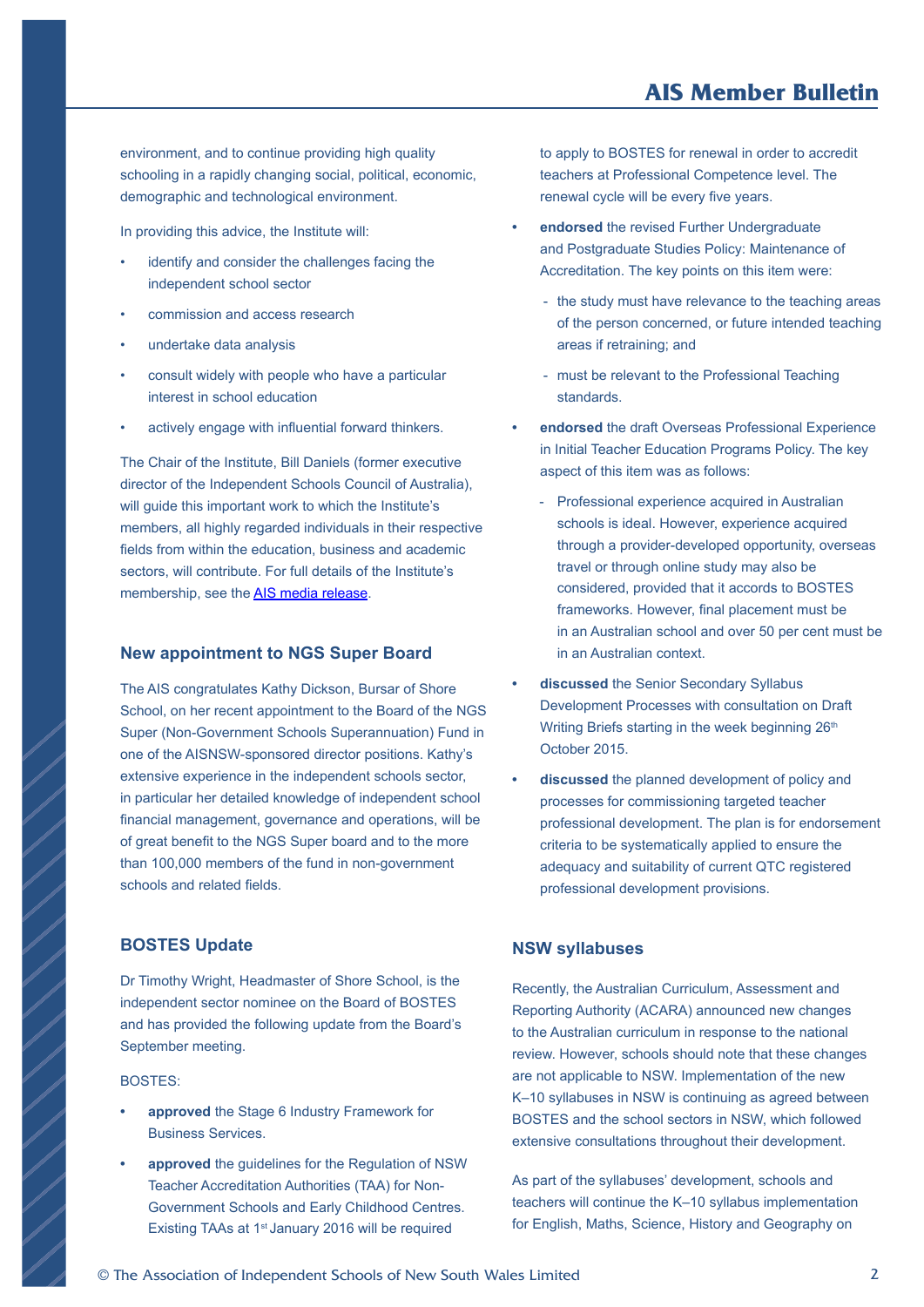<span id="page-2-0"></span>the existing schedule using current curriculum documents from BOSTES. For other subject areas in which state and territory ministers have endorsed Australian curriculum documents (for example, The Arts, Technologies, Health and Physical Education, and Languages), it is important to note that these documents are not for current use in NSW. Instead, existing BOSTES curriculum documents will continue to be used for these subjects.

In relation to the senior secondary curriculum, BOSTES is beginning the syllabus review process for English, Maths, Science and History. Draft Syllabus Writing Briefs were released on 19<sup>th</sup> October and consultation ends on 29th November. Information on how schools can provide feedback to BOSTES regarding the Draft Syllabus Writing Briefs is available [here.](http://news.boardofstudies.nsw.edu.au/index.cfm/2015/10/19/Consultation-begins-on-Senior-Years-English-Mathematics-Science-and-History)

More information about syllabus implementation and the writing briefs consultation is available from:

- **• K–6 syllabus** Kelly Borg, AIS Senior Consultant: Primary Curriculum, at [kborg@aisnsw.edu.au](mailto:kborg%40aisnsw.edu.au?subject=NSW%20syllabuses%20)
- **• 7–12 syllabus** Jo McLean, AIS Assistant Director: Professional Learning at [jmclean@aisnsw.edu.au](mailto:jmclean%40aisnsw.edu.au?subject=NSW%20syllabuses%20)

# **BOSTES briefings: new regulatory framework for approval of Teacher Accreditation Authorities**

During November, BOSTES will be holding a series of three-hour briefings for independent schools at various metropolitan and regional locations across NSW about its new regulatory framework for the approval of Teacher Accreditation Authorities (TAAs). The briefings will identify the requirements for an organisation to be approved as a TAA and the process for TAAs to transition to the new regulatory framework. The first two hours of the briefing provides information relevant to all schools, while the last hour will focus on TAA requirements that are specific to schools that are due for re-registration in 2016. For venue details, dates, times and to register, please [click here](https://www.aisnsw.edu.au/CoursesEvents/Pages/CourseDetail.aspx?cid=4a1e6241-927b-e511-99b1-005056b81031).

For more information concerning BOSTES's TAA requirements, please contact Robyn Yates, Senior Director: Government Education Policy, on (02) 9299 2845 or at [ryates@aisnsw.edu.au](mailto:ryates%40aisnsw.edu.au?subject=BOSTES%20briefings%3A%20new%20regulatory%20framework%20for%20approval%20of%20Teacher%20Accreditation%20Authorities)

#### **School Improvement Plans**

The Commonwealth Government recently extended, until 1<sup>st</sup> January 2017, the date by which an approved authority (in most cases, a school) must have a school improvement framework and a school improvement plan, or plans, in place that meet Australian Government criteria.

The instrument used by the Federal Minister for Education and Training to extend this is *The Australian Education (Consequential and Transitional Provisions) (School Improvement Framework and Plans) Specification 2015*  (the Specification), which enables approved authorities and schools to continue to manage their improvement processes at the local level. This provides further regulatory certainty to schools, while also reducing duplication with existing state and territory school improvement requirements.

For more information, please click [here.](https://www.comlaw.gov.au/Details/F2015L01393/Explanatory%20Statement/Text)

# **Accreditation of early childhood teachers from 2016**

In a briefing for schools held at the AIS on  $17<sup>th</sup>$  September 2015, BOSTES outlined changes to the accreditation of early childhood teachers in early childhood education and care services that operate under the National Law and National Quality Framework (NQF). These changes will be phased in during 2016. The BOSTES [presentation](https://www.aisnsw.edu.au/Publications/News/Documents/Accreditation%20of%20Early%20Childhood%20Teachers.pdf) covered:

- advice and assistance to Teacher Accreditation Authorities (TAAs) in their accreditation of teachers
- monitoring the quality and consistency of accreditation decisions across NSW
- approving providers of professional development for teachers
- maintaining professional teaching standards and implementing a system of accreditation at four stages during a teacher's career.

The AIS has prepared a [summary of accreditation scenarios](https://www.aisnsw.edu.au/Publications/whatsnew/Documents/151008%20Final%20version%20of%20AIS%20table.pdf) that, from 1<sup>st</sup> January 2016, will apply to early childhood teachers who are employed in a service operating under the NQF but which is covered by a school TAA. BOSTES is developing an early childhood-specific evidence guide to ensure that the Australian Professional Standards are applicable to early childhood settings. This will ensure that accredited teachers will be able to move seamlessly between school and before-school settings.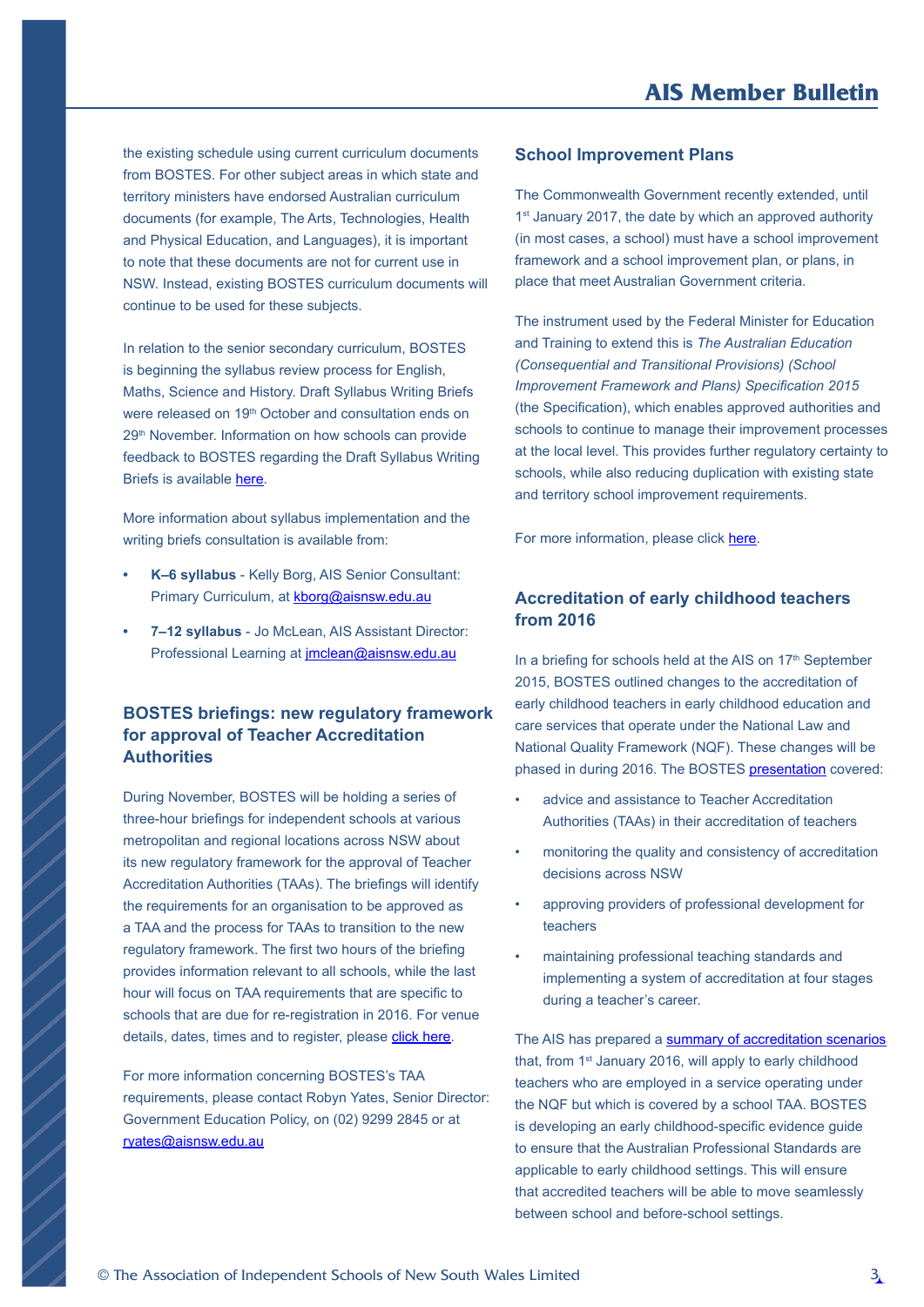<span id="page-3-0"></span>Please note that teachers working in services not operating under the NQF and National Law – for example, kindergarten minus one year class at a school – are subject to the same accreditation requirements as other primary teachers. Further details are available in the presentation and through the BOSTES [website](http://nswteachers.nsw.edu.au/current-teachers/early-childhood-teachers/) or by emailing BOSTES at [ECTaccreditation@bostes.nsw.edu.au.](mailto:ECTaccreditation%40bostes.nsw.edu.au?subject=Accreditation%20of%20early%20childhood%20teachers%20from%202016)

For more information, please contact Robyn Yates, Senior Director: Government Education Policy, on (02) 9299 2845 or at [ryates@aisnsw.edu.au](mailto:ryates%40aisnsw.edu.au?subject=Accreditation%20of%20early%20childhood%20teachers%20from%202016).

#### **NSW Health - whooping cough alert**

NSW Health has advised of a recent increase in whooping cough notifications, with school-aged children being the most affected. To help reduce the spread of infection and to better inform school communities, schools are requested to include [information from NSW Health](https://www.aisnsw.edu.au/Publications/News/Documents/Whooping%20cough%20information%20for%20schools%202015.pdf) to parents/carers at the earliest opportunity. Further Information on whooping cough is available from the **[NSW Health](http://www.health.nsw.gov.au/Pages/default.aspx)** website.

Schools should also note that they are required by the *NSW Public Health Act 2010* to notify their local public health unit if they become aware of new cases of whooping cough in their school.

# **Office of the Children's eSafety Commissioner**

Following the enactment of the *Enhancing Online Safety for Children Act 2015* in March, the Australian Government has established the Office of the Children's eSafety Commissioner. Led by Commissioner Alastair MacGibbon, the Office aims to guide children and young people towards safe, enjoyable experiences online. To achieve this, it provides a range of up-to-date resources, information and services, which include:

- modules, games and other resources for primary and secondary school students
- advice to schools on how to develop and implement online safety policies
- investigating reports of illegal online material
- investigating cyberbullying complaints
- certification for online safety providers.

For more information, please visit the Office's [website](https://www.esafety.gov.au/).

#### **AIS Research and Data update**

#### **Inaugural AIS Education Research Symposium**

The Inaugural AIS Education Research Symposium was held on 20<sup>th</sup> October at WatervieW in Bicentenial Park, Sydney. The Symposium brought together over 120 academic and school-based researchers and practitioners to share their research findings and perspectives with the broader education sector. Some key highlights were the following.

#### **Quality Learning and Teaching in Primary Science and Technology**

The literature review from the AIS Education Research Council's commissioned research, Quality Learning and Teaching in Primary Science and Technology, was launched by Professor Peter Aubusson and the research team from the University of Technology, Sydney (UTS). An overview of the review's findings was presented, along with information about a best-worst scale and a discrete choice survey, which form the next stages of the broader research project. Schools will receive information in Term 4 about how to participate in these parts of the project. Two publications resulting from the project were disseminated on the day: a synopsis of the literature review (*The Link*, issue 3) and the literature review itself. Both documents, along with other publications, can be found on the AIS's Latest Research [webpage](https://www.aisnsw.edu.au/Services/EducationResearch/Pages/Latest-research.aspx).

#### **School Based Research Projects**

In 2014, the AIS Education Research Council approved funding for five School Based Research Projects following a rigorous application and assessment process. Over the last twelve months, each project team embarked on significant school-based research work, receiving significant funding and support from the AIS. At the Symposium, each project team presented its interim findings and experiences, showcasing the high quality research being conducted in independent schools – each team's presentation and the accompanying Storify timeline can be found on the Symposium's [webpage.](https://www.aisnsw.edu.au/Services/EducationResearch/Pages/Symposium.aspx) Research team leaders also participated in a panel session, answering questions from the audience as well as those posted on Twitter.

#### **Learning Circles**

The Symposium also provided an opportunity for delegates to discuss a variety of topics in a more informal manner, known as Learning Circles. The topics ranged from knowledge translation and action research in practice, to managing the attention of students in the digital age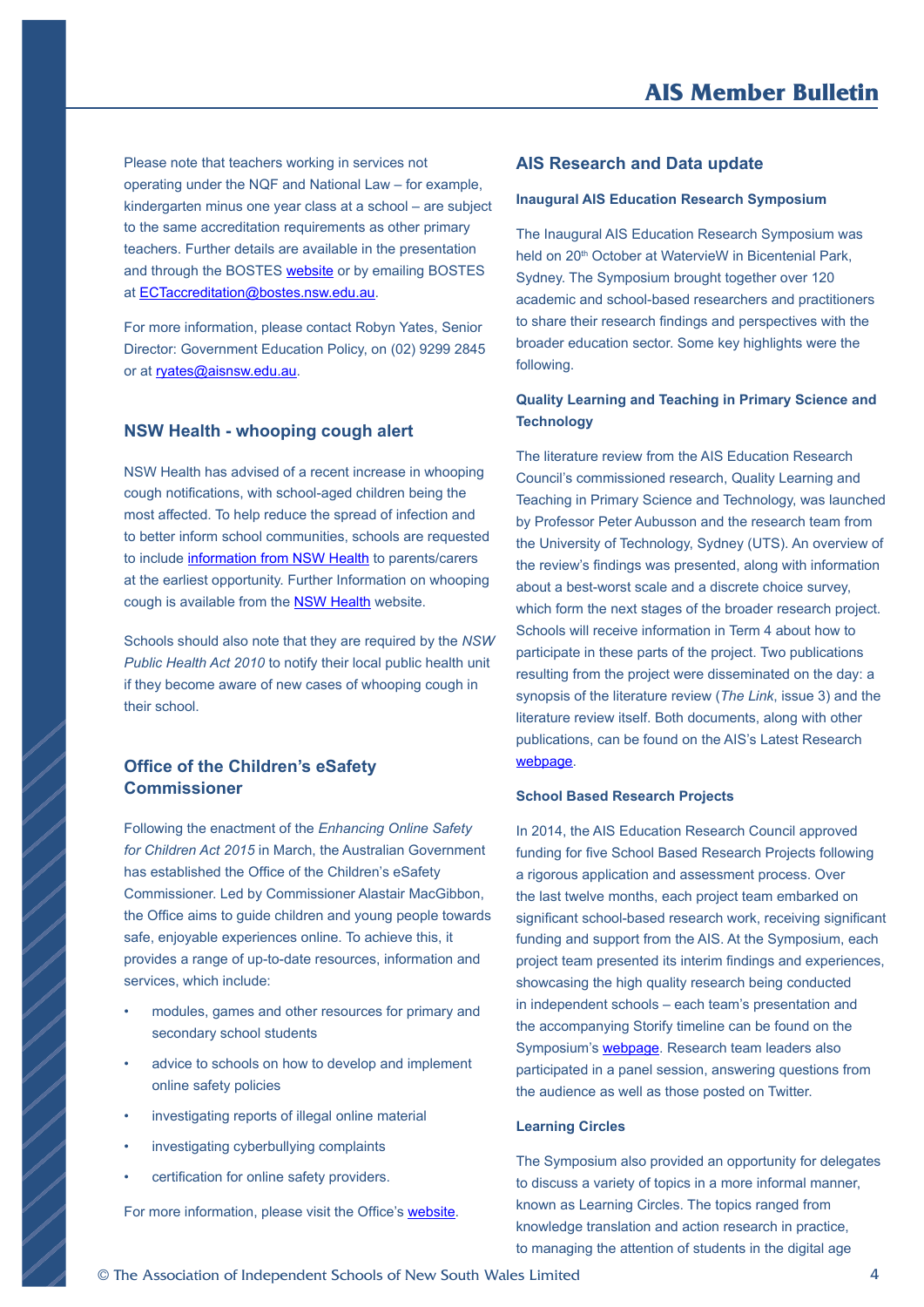<span id="page-4-0"></span>and ways to use data for holistic school improvement. Resources from these Learning Circles can be found on the Symposium's webpage.

The next AIS Education Research Symposium will be held on 25<sup>th</sup> – 26<sup>th</sup> October 2016. A key focus of the Symposium will be to explore ways to create cultures of research in school environments and how to use data more effectively.

# **Optimising teaching and learning with mobile-intensive pedagogies**

Academics from the School of Education at the University of Technology, Sydney, have undertaken an Australian Research Council Discovery research project, which aims to explore the factors that promote or inhibit the quality of teaching and learning of maths and science with mobile technologies in secondary schools. Secondary maths and science teachers are invited to participate in an anonymous online survey that focuses on patterns of mobile technology usage. The survey should take approximately 20 minutes to complete and the answers that respondents provide will not be matchable to their names or contact details. Those who complete the survey will go into a draw for an Apple Watch. (Details of how to enter the draw will be provided at the end of the survey.) The draw is handled separately from the survey.The survey link will be open from mid-October and can be accessed [here](http://survey.confirmit.com/wix/0/p3075785570.aspx). For more information on the survey or broader project, please contact Rachel Perry at [rachel.perry@uts.edu.au](mailto:rachel.perry%40uts.edu.au?subject=Optimising%20teaching%20and%20learning%20with%20mobile-intensive%20pedagogies)

# **2015 AISNSW STEM Symposium**

This year's AISNSW STEM Symposium was a focal point of activity in science, technology, engineering and mathematics, bringing together over 300 teachers, students, academics and industry representatives. Held at the Kensington campus of the University of New South Wales (UNSW) from 22nd to 23rd October, keynote presentations highlighted the rich knowledge and insights that a STEM education offers, and discussed the STEM skills needed for the global workplace. Schools funded in the first of the AIS's STEM initiative presented a range of outstanding projects, and participants enjoyed tours of UNSW's STEM facilities including those for manufacturing, mechanical and mining engineering, physics and medical science.

For photos from the event, details about funded projects and recent AIS STEM research findings, please visit the event's [webpage](https://www.aisnsw.edu.au/Services/Partnerships_in_Education/STEM/Pages/Symposium2015.aspx).

# **School Student Transport Scheme (SSTS)**

From 2<sup>nd</sup> November 2015, a new online SSTS application process is being introduced for schools within the Opal network, coinciding with the introduction of the School Opal card.

Schools outside the Opal network should continue to process the existing blue SSTS application forms and send them to the appropriate transport operators.

Benefits for schools include:

**• Automatic renewal:** most parents, guardians and students won't need to apply for a School Opal card if they have already been given a school student travel pass for the current year.

 School Opal cards that are being automatically renewed will be sent to the student's school at the beginning of the new school year in 2016.

 School Opal cards applied for using the new online process will sent to the student's nominated address ready for term one 2016.

Students should use the new form if they:

- are just starting school and have not had a pass for travel before
- are moving from year 2 to 3 or year 6 to 7
- are changing schools or campus, including going from primary to secondary school
- or, if their personal details have changed (e.g. address).
- **• Online application form:** schools no longer need to stock the SSTS application form.
- **• Online SSTS eligibility assessment:** the new online application portal will automatically assess SSTS eligibility based on distance rules.
- **• Less paperwork:** schools only need to endorse a single application form for each student's eligible home address (and one for each eligible address in shared custody arrangements) and send it to Transport for NSW
- **• More efficient distribution:** all new applications for 2016 travel will be sent directly to the student's nominated address.
- **• Simplified replacement:** to order a new School Opal card, students should visit the SSTS [webpage](http://www.transportnsw.info/school-students) or call 131 500. 5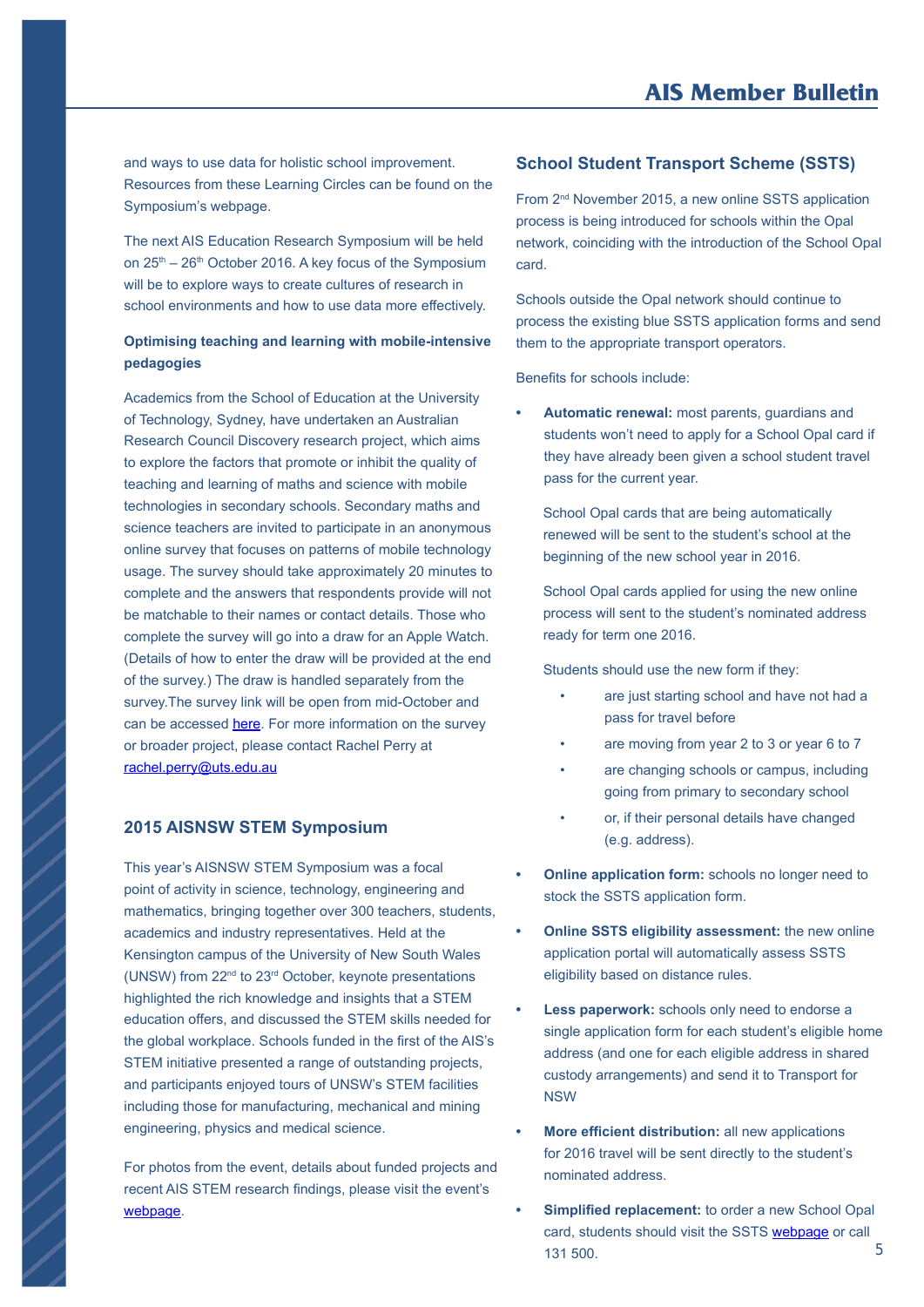### <span id="page-5-0"></span>Bus Safety Week: 1<sup>st</sup> - 7<sup>th</sup> November 2015

Transport for NSW recently launched its inaugural Bus Safety Week, which includes the *Be Bus Aware* campaign highlighting the importance of bus safety for all road users including school students. The campaign has been developed with input from the State Transit Authority, BusNSW, Roads and Maritime Services and the NSW Police Force. The Department of Education, the Catholic Education Commission, the Kids and Traffic Early Childhood Road Safety Education Program and AISNSW also support the campaign.

Of particular interest for schools is the Be Bus Aware animation, which shows how pedestrians, drivers, cyclists and passengers can all stay safe on and around buses, along with the Bus Safety video, which has been designed for Stage 3 students, their teachers, parents and carers. These resources can be found on the Be Bus Aware [webpage](http://roadsafety.transport.nsw.gov.au/campaigns/be-bus-aware/index.html), as well as the Safety Town [website](https://www.safetytown.com.au/), which also provides resources for schools, parents and carers.

#### **CEFPI Annual Day Out**

The NSW chapter of the Council of Educational Facility Planners International (CEFPI) is holding its annual day out at the University of Technology, Sydney (UTS) on Friday, 20<sup>th</sup> November 2015. Focusing on the theme of sustainability, attendees at this year's day out will tour the UTS campus, including the new Dr Chau Chak Wing building and the nearby White Rabbit Gallery. A keynote address by the UTS vice-chancellor and a panel discussion on how we can design spaces to accommodate the changing landscape of learning, will also be held. For more information clic[k here](http://www.aisnsw.edu.au/Publications/AISMedia/Documents/2015%20CEFPI%20NovemberEventSummary.pdf).

# **Upcoming AIS Professional Learning Opportunity**

To be held from January to June next year, the [Empowering Leaders of Learning Program](http://www.aisnsw.edu.au/CoursesEvents/Pages/default.aspx?t.span=next&crit=empowering+leaders+of+learning) is a four-day course of intensive leadership capability development facilitated by Dr Simon Breakspear.

Date: Sessions 1 and 2: Thursday, 21<sup>st</sup> January and Friday, 22<sup>nd</sup> January Session 3: Monday, 4<sup>th</sup> April Session 4: Wednesday, 22nd June

Venue: AIS Conference Centre, Sydney

Target audience: Senior leaders of teaching and learning and their teams who are about to undertake an improvement program, or who are currently in a process of change and want to reflect on and sharpen their change process to create a deeper impact on learning.

**Course facilitator: Dr Simon Breakspear, CEO Learnlabs**

#### **Policy documents for heads of school and business managers**

Heads/principals and business managers are able to access a wide range of policy documents and guidelines on the AIS website that have been developed specifically to address independent school-specific issues and contexts. These documents include advice and resources on the following:

- employment relations and staff code of conducts
- emails, electronic facilities and social networking policies
- duty of care
- child protection policies
- teacher job share proposals
- medical treatment of students
- work health and safety statements
- work experience guidelines
- enrolment contracts
- draft enrolment policies
- drafting a privacy policy
- compliance with the Commonwealth *Privacy Act*.

The above documents can be accessed from the *AIS Services>Policy documents for Schools* page of the AIS website. Please note that to access the above documents you must be logged in, from an AIS member school and be either a principal or business manager. For more information, please contact Evelyn Nicolle, Senior Employment Relations Advisor at **enicolle@aisnsw.edu.au** or on (02) 9299 2845.